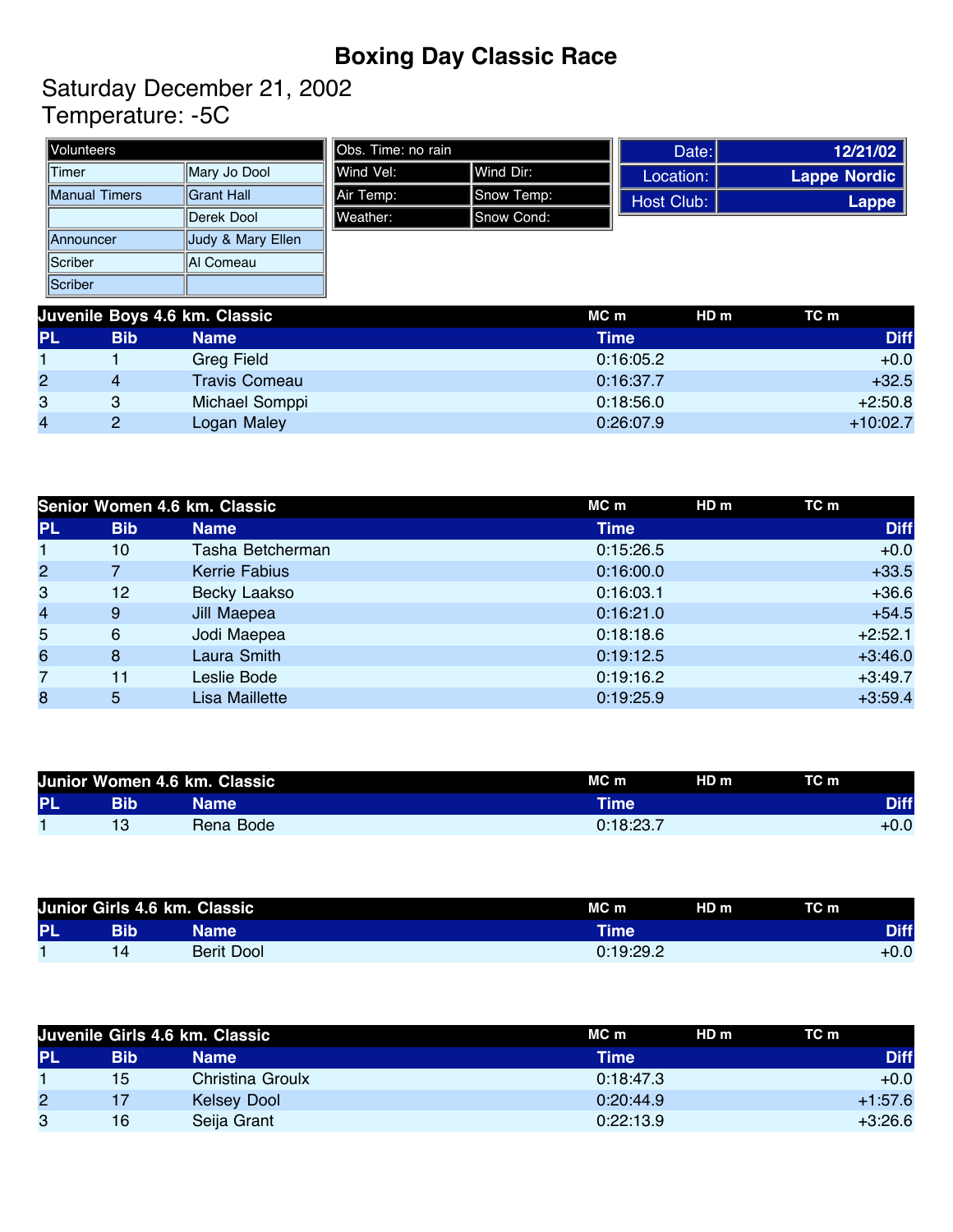|           | Master Women 30+ 4.6 km. Classic | MC <sub>m</sub> | HD <sub>m</sub> | TC m |             |
|-----------|----------------------------------|-----------------|-----------------|------|-------------|
| <b>PL</b> | <b>Name</b>                      |                 |                 |      | <b>Diff</b> |

|                |            | Master Women 40+ 4.6 km. Classic | MC m<br>HD <sub>m</sub> | TC m        |
|----------------|------------|----------------------------------|-------------------------|-------------|
| <b>PL</b>      | <b>Bib</b> | <b>Name</b>                      | Time                    | <b>Diff</b> |
|                | 19         | Diane Scocchia                   | 0:20:36.0               | $+0.0$      |
| $\overline{2}$ | 18         | Liz Inkila                       | 0:20:45.9               | $+9.9$      |
| 3              | 20         | Lynn Crookham                    | 0:22:59.5               | $+2:23.5$   |

|           |    | Master Women 50+ 4.6 km. Classic | MC m      | HD <sub>m</sub> | TC m        |
|-----------|----|----------------------------------|-----------|-----------------|-------------|
| <b>PL</b> |    | <b>Name</b> '                    | Time      |                 | <b>Diff</b> |
|           | n. | Susan Fabius I                   | 0:19:50.0 |                 | +0.0        |

|                |            | Senior Men 13.8 km. Classic |                 |            |                 |            | MC m      | HDm        | TC m      |             |
|----------------|------------|-----------------------------|-----------------|------------|-----------------|------------|-----------|------------|-----------|-------------|
| PL.            | <b>Bib</b> | <b>Name</b>                 | Lap1            | <b>Rnk</b> | Lap2            | <b>Rnk</b> | Lap3      | <b>Rnk</b> | Time      | <b>Diff</b> |
| $\mathbf 1$    | 24         | <b>Timo Puiras</b>          | 0:13:38.6       | (1)        | 0:14:26.1       | (1)        | 0:14:45.8 | (1)        | 0:42:50.5 | $+0.0$      |
| $2^{\circ}$    | 27         | Jeff Cameron                | $0:14:08.1$ (2) |            | 0:14:44.2       | (2)        | 0:14:50.7 | (2)        | 0:43:43.0 | $+52.5$     |
| 3              | 23         | <b>William Fitzgerald</b>   | $0:14:13.3$ (3) |            | $0:14:48.5$ (3) |            | 0:15:01.9 | (4)        | 0:44:03.7 | $+1:13.2$   |
| $\overline{4}$ | <b>22</b>  | Riku Metsaranta             | $0:14:15.7$ (4) |            | $0:14:48.6$ (4) |            | 0:15:00.3 | (3)        | 0:44:04.6 | $+1:14.1$   |
| 5              | 26         | Werner Schwar               | 0:14:35.1       | (5)        | 0:15:12.8       | (5)        | 0:15:30.4 | (5)        | 0:45:18.3 | $+2:27.8$   |
| 6              | 25         | Jeff Moustgaard             | 0:16:36.7       | (6)        | 0:17:07.0       | (6)        | 0:17:04.3 | (6)        | 0:50:48.0 | $+7:57.5$   |

|     | Junior Men 13.8 km. Classic |                 |                       | MC m                            | HD m   | TC m        |             |
|-----|-----------------------------|-----------------|-----------------------|---------------------------------|--------|-------------|-------------|
|     | PL Bib Name                 | Lap1 a          | Rnk Lap2 - Rnk Lap3 - |                                 | ⊟ Rnk∶ | <b>Time</b> | <b>Diff</b> |
| -28 | Robert Mettam               | $0:18:17.0$ (1) |                       | $0:20:01.3$ (1) $0:20:01.4$ (1) |        | 0:58:19.7   | $+0.0$      |

|  | Master Men 30+ 13.8 km. Classic |         |  | MC m                                            | HD m | TC m      |             |
|--|---------------------------------|---------|--|-------------------------------------------------|------|-----------|-------------|
|  | <b>PL Bib Name</b>              | Lap1___ |  | Rnk Lap2 Rnk Lap3 Rnk Time                      |      |           | <b>Diff</b> |
|  | 29 Jean.Christophe Vialaret     |         |  | $0:16:53.5$ (1) $0:17:49.8$ (1) $0:18:15.6$ (1) |      | 0:52:58.9 | $+0.0$      |

|  | Master Men 40+ 13.8 km. Classic |               |                                                 | MC m            | HD m | TC m      |             |
|--|---------------------------------|---------------|-------------------------------------------------|-----------------|------|-----------|-------------|
|  | PL Bib Name                     | Lap1 <b>D</b> | Rnk Lap2 Rnk Lap3 Rnk                           |                 |      | - Time I  | <b>Diff</b> |
|  | 1 30 Paul Inkila                |               | $0.15.57.9$ (1) $0.17.04.0$ (1) $0.16.58.2$ (1) |                 |      | 0:50:00.1 | $+0.0$      |
|  | 2 31 Bill Day                   |               | $0:22:05.6$ (2) $0:24:24.3$ (2)                 | $0:23:57.4$ (2) |      | 1:10:27.3 | $+20:27.2$  |

|        | Junior Boys 9.2 km. Classic |      |     | MC m             |            | HD <sub>m</sub> | TC m |             |
|--------|-----------------------------|------|-----|------------------|------------|-----------------|------|-------------|
| PL Bib | <b>Name</b>                 | Lap1 | Rnk | Lap <sub>2</sub> | <b>Rnk</b> | Time            |      | <b>Diff</b> |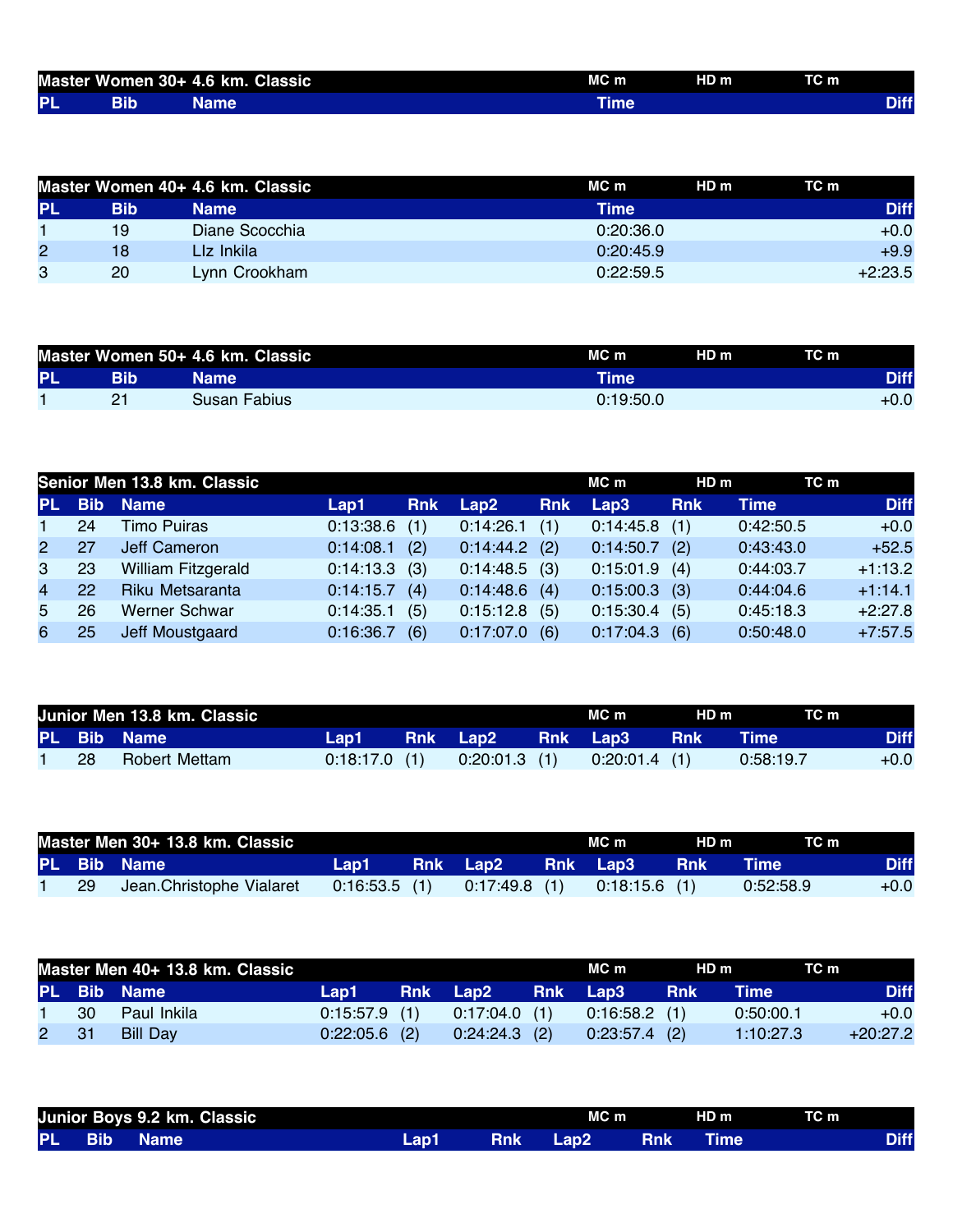|   | -34  | Chris Butler     | $0:14:42.4$ (1) | $0:15:09.7$ (1) | 0:29:52.1 | $+0.0$    |
|---|------|------------------|-----------------|-----------------|-----------|-----------|
|   | - 32 | Shane Maley      | $0:16:49.5$ (2) | $0.17:27.6$ (2) | 0:34:17.1 | $+4:25.0$ |
| 3 | - 33 | Matthew Schoales | $0.17:10.1$ (3) | $0:18:00.5$ (3) | 0:35:10.6 | $+5:18.5$ |

|                |            | Master Men 50+ 9.2 km. Classic |       |           |            | MC m      |            | HD <sub>m</sub> | TC m |             |
|----------------|------------|--------------------------------|-------|-----------|------------|-----------|------------|-----------------|------|-------------|
| <b>PL</b>      | <b>Bib</b> | <b>Name</b>                    |       | Lap1      | <b>Rnk</b> | Lap2      | <b>Rnk</b> | <b>Time</b>     |      | <b>Diff</b> |
| $\mathbf 1$    | 35         | <b>Bob Law</b>                 |       | 0:20:20.1 | (1)        | 0:21:20.7 | (1)        | 0:41:40.8       |      | $+0.0$      |
|                |            |                                |       |           |            |           |            |                 |      |             |
|                |            |                                |       |           |            |           |            |                 |      |             |
|                |            | Girls 5 & Under 150m           |       |           |            |           |            |                 |      |             |
| 1              |            | Laura Inkila                   | 0:39  |           |            |           |            |                 |      |             |
| $\overline{c}$ |            | Geena Mortfield                | 0:42  |           |            |           |            |                 |      |             |
| 3              |            | Chloe Vialaret                 | 1:04  |           |            |           |            |                 |      |             |
| 4              |            | Brenna Randall                 | 1:07  |           |            |           |            |                 |      |             |
| 5              |            | Leea Mackay                    | 1:08  |           |            |           |            |                 |      |             |
|                |            | Boys 5 & Under 150m            |       |           |            |           |            |                 |      |             |
| 1              |            | Tyler Cassidy                  | 0:50  |           |            |           |            |                 |      |             |
| 2              |            | Colin Cheung                   | 0:59  |           |            |           |            |                 |      |             |
| 3              |            | Nathan Hay                     | 1:31  |           |            |           |            |                 |      |             |
|                |            |                                |       |           |            |           |            |                 |      |             |
|                |            | Girls 6-7 500m                 |       |           |            |           |            |                 |      |             |
| 1              |            | Rachel Stoot                   | 3:39  |           |            |           |            |                 |      |             |
| $\overline{c}$ |            | Sarah Hay                      | 4:07  |           |            |           |            |                 |      |             |
| 3              |            | Nadine Darbyson                | 4:14  |           |            |           |            |                 |      |             |
| 4              |            | Sydney Brown                   | 5:28  |           |            |           |            |                 |      |             |
| 5              |            | Zoe Lysmo                      | 6:13  |           |            |           |            |                 |      |             |
|                |            | Boys 6-7 500m                  |       |           |            |           |            |                 |      |             |
| 1              |            | Matthieu Day                   | 2:34  |           |            |           |            |                 |      |             |
| $\overline{c}$ |            | Conn Randall                   | 3:06  |           |            |           |            |                 |      |             |
| 3              |            | Brady Harkonen                 | 3:42  |           |            |           |            |                 |      |             |
| 4              |            | Cameron Oliver                 | 4:10  |           |            |           |            |                 |      |             |
| 5              |            | Adrian Harpelle                | 7:14  |           |            |           |            |                 |      |             |
|                |            |                                |       |           |            |           |            |                 |      |             |
|                |            | Girls 8-9 1Km                  |       |           |            |           |            |                 |      |             |
| 1              |            | Stephanie Drost                | 5:42  |           |            |           |            |                 |      |             |
| $\overline{c}$ |            | Jennifer Hall                  | 6:04  |           |            |           |            |                 |      |             |
| 3              |            | Moira Haggarty                 | 6:05  |           |            |           |            |                 |      |             |
| 4              |            | Hanna Wainio                   | 6:53  |           |            |           |            |                 |      |             |
|                |            | Boys 8-9 1Km                   |       |           |            |           |            |                 |      |             |
| 1              |            | Evan Palmer-Charratte          | 5:01  |           |            |           |            |                 |      |             |
| 2              |            | Kieran Armstrong               | 5:49  |           |            |           |            |                 |      |             |
| 3              |            | Brandon Pacifico               | 6:26  |           |            |           |            |                 |      |             |
| 4              |            | Ryan Mortfield                 | 8:10  |           |            |           |            |                 |      |             |
| 5              |            | Brandon Bosinger               | 8:29  |           |            |           |            |                 |      |             |
| 6              |            | Emile Harpelle                 | 13:50 |           |            |           |            |                 |      |             |
|                |            |                                |       |           |            |           |            |                 |      |             |
|                |            | Girls 10-11 2.3Km              |       |           |            |           |            |                 |      |             |
| 1              |            | Lindsay Inkila                 | 11:06 |           |            |           |            |                 |      |             |
| $\overline{c}$ |            | Kara Jaspers                   | 11:29 |           |            |           |            |                 |      |             |
| 3              |            | Katie Armstrong                | 14:48 |           |            |           |            |                 |      |             |
| 4              |            | Alanna Hamilton                | 15:01 |           |            |           |            |                 |      |             |
| 5              |            | Daphne Haggarty                | 15:13 |           |            |           |            |                 |      |             |
| 6              |            | Kelsey Muloin                  | 23:01 |           |            |           |            |                 |      |             |